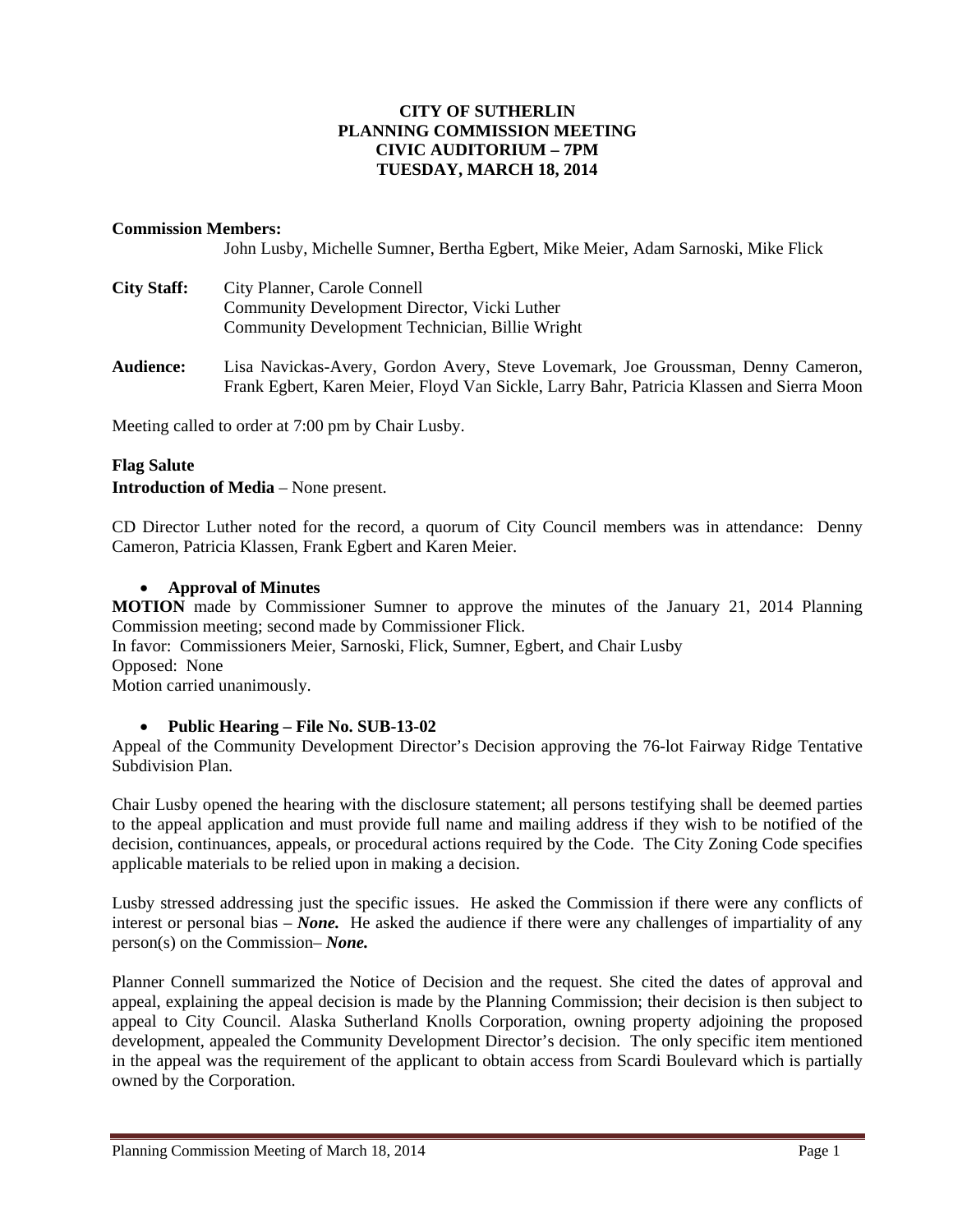Connell reported, since the subdivision application was deemed complete on October 24, 2013, by state law the City was obligated to make a final decision, including hearing all appeals by February 21, 2014. The appeal was originally scheduled for February 18, 2014 followed by a request for a 30-day extension by the appellant. After additional discussions, meetings, and attempts to resolve the issues, with no results, the appellant granted an additional 90-day extension moving that February 21, 2014 deadline date to June 19, 2014; this is to provide time to work through the Planning Commission hearing as well as allowing for possible appeal to the City Council for a final decision.

Some background information: In 2008 the City received a development request for this same property  $-$  a 75-lot subdivision. It was reviewed and preliminarily approved by the City using the same Type II proceeding, and meeting all the standards. Because of the downturn of the economy, that application was withdrawn.

The applicant has frontage on Scardi and an existing 45 feet is owned by the Homeowners Association. One of the conditions of approval was the applicant would be required to dedicate an additional 15 feet to meet the minimum 60 foot street width. In order for Scardi to become a City street it would need to be built to City standards.

Chair Lusby asked the appellant if there were any additional comments they wished to make.

Representing the applicant, Steve Lovemark, i.e. Engineering, reported he was available to answer any questions. He provided background information on the property and how it was acquired. He addressed the comment letter received from the Homeowners Association by the City (November 2013) about the area's present wildlife habitat and the invasive plant species.

Planner Connell noted, for the record, there are really two applicants; the other being Alaska Sutherland Knolls Corp. [Note: Alaska Sutherland Knolls Corp were not represented at this hearing]

Connell submitted, for the record, written questions and concerns received from Donna Pagel, member of the Knolls Estate Homeowners Association, letter dated 2-14-18.

Chair Lusby asked the audience for any other requests for party status. Joe Groussman asked for clarification. Lusby explained party status belongs to those who have the ability to appeal this decision. Anyone who wants to appeal needs to state their name and address, which Mr. Groussman did.

In Favor: No one came forward as being in favor of the proposed subdivision.

#### In opposition:

#### **Joe Groussman, Knolls Estate Homeowners Association**

- o According to Douglas County records, the deed dated February 25, 2014 shows Scardi Blvd. west of Culver Loop as owned by Knolls Estate. As part of the court order settlement, participants of the subdivision were allowed egress and construction to utilities over the roads. In the plan the driveways appear to egress onto Scardi Blvd. Groussman does not believe that to be in the original plans. It looks like it has been moved to the intersection of Culver Loop.
- o Water connection from the subdivision has to be to the City supply. Knolls Estate PUD master water meter is on the corner of Culver and Scardi. City needs to make sure this subdivision does not tie into the water past that master meter.
- o There needs to be a minimum of a 48-hour notice given prior to any disruption of utilities caused by construction.
- o Recommended a shared driveway from lots 1 and 2 that goes north to Sand Pines Avenue; to be an egress shared between lots 1 and 2 and to the property north.
- o There is a concern about traffic congestion egress from the PUD and the subdivision.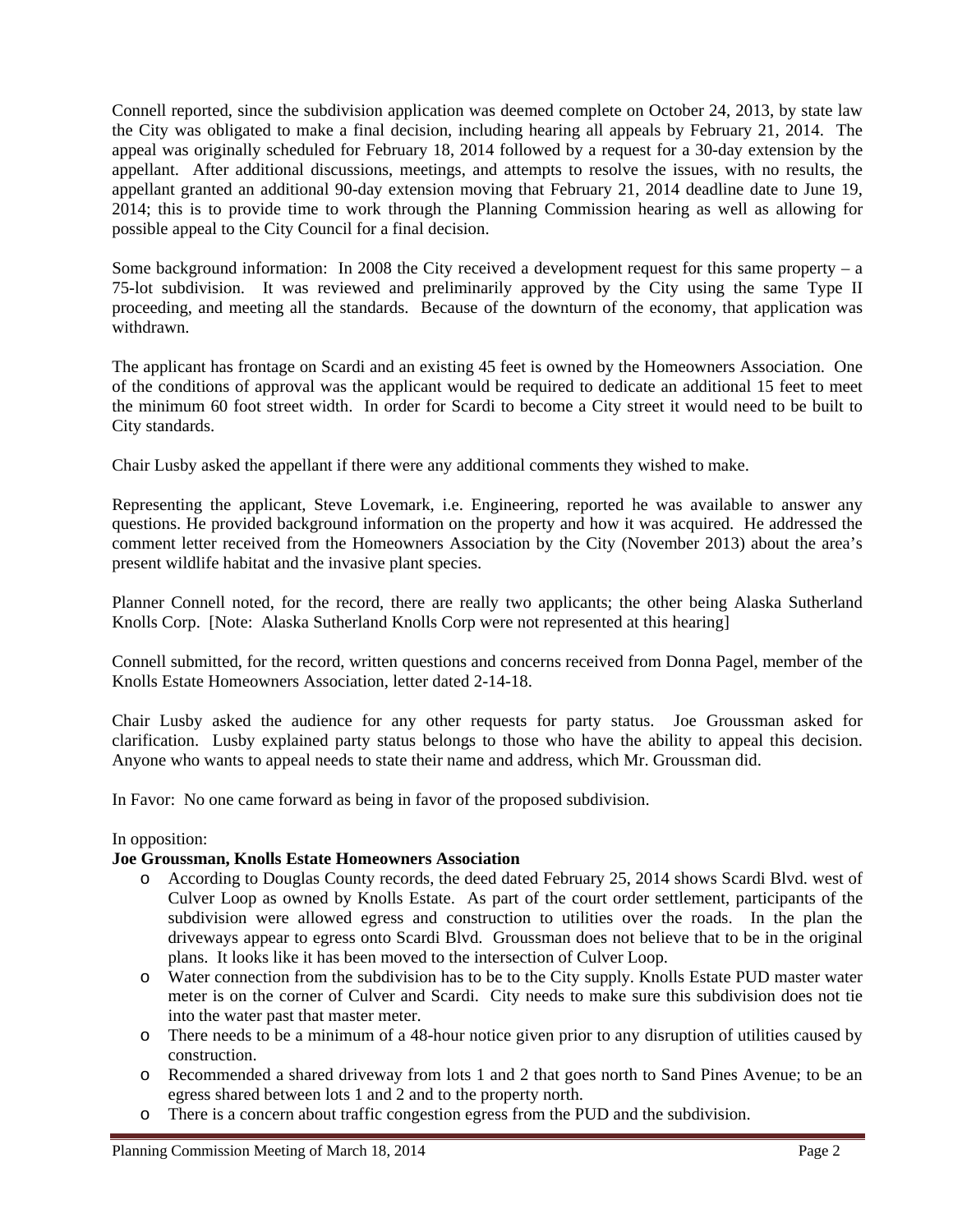- o Will there be fences along Scardi; open backyards will affect the PUD.
- o If there was an environmental or traffic study done, when that was and how can it be made available to homeowners.
- o There is confusion as to where the subdivision actually is; the surveyor flags are to the west of the mapped area.
- o The map shows a storm water detention area just north of Scardi Blvd. Currently that dirt area is at grade level of Scardi owned by the PUD. Will having the detention area there flood Scardi which would affect everyone to the east, or are they planning some kind of improvement that will give them a retention pond.
- o If there are damages to Scardi Blvd. repair will be necessary.

# **Donna Pagel**

o Concerned about the traffic. There is a blind corner on the hill coming from Scardi Blvd. down to Eagle Loop. Sometimes people don't drive 25 miles per hour. There will be more cars on the road and only one entrance from the subdivision; there have already been some near misses from people driving too fast around that corner. She thought Stearns Lane was to be another entrance to be used by heavy construction vehicles.

Planner Connell reported appellant Alaska Sutherland Knolls Corp. was not present for a rebuttal.

Applicant representative, Steve Lovemark, responded to questions posed.

- o One condition of approval requires a warrant study by ODOT. That study was previously done at the intersection of Hwy 138 and Dovetail. People driving more than 25mph would be an enforcement issue.
- o Calculations were completed on the pre-existing runoff and the post runoff of the storm drainage area. An area big enough to detain the water during storms will be graded and approved by the City.
- o There will be sidewalks on the north side of Scardi Blvd. to include planter strips and trees.
- o Heavy construction vehicles will be using Dovetail and Scardi; any damage will be repaired to City standards.
- o Preliminary map shows five connections to future subdivisions with future development. The road will continue out to Stearns; no plan in place as to when that might be.
- o The water will be connected to the City's main line and set up to eventually loop through Alaska Sutherland Knolls property for future developments.
- o Lots 1 and 2, which access off of Scardi, have been conditioned to have a shared driveway. All other lots access off the subdivision streets.
- o An environmental study was not provided as no significant resources have been identified no floodplain, no wetlands.

With no other comments or testimonies, Chair Lusby closed the hearing.

#### **Public Comment**

Patricia Klassen asked if approved, has there been a time set to begin construction? *Probably not until sometime next year.* 

## **Commission Comments**

Commissioner Sumner asked what ASKC was appealing. *Nobody was here to address that. They were appealing the process of dedication/access to Scardi Boulevard. This appears to be a matter between ASKC and Galpin, not the City.*

Commissioner Flick asked for clarification of the extension of Scardi Blvd. *The addition to Scardi will be built to City Standards.*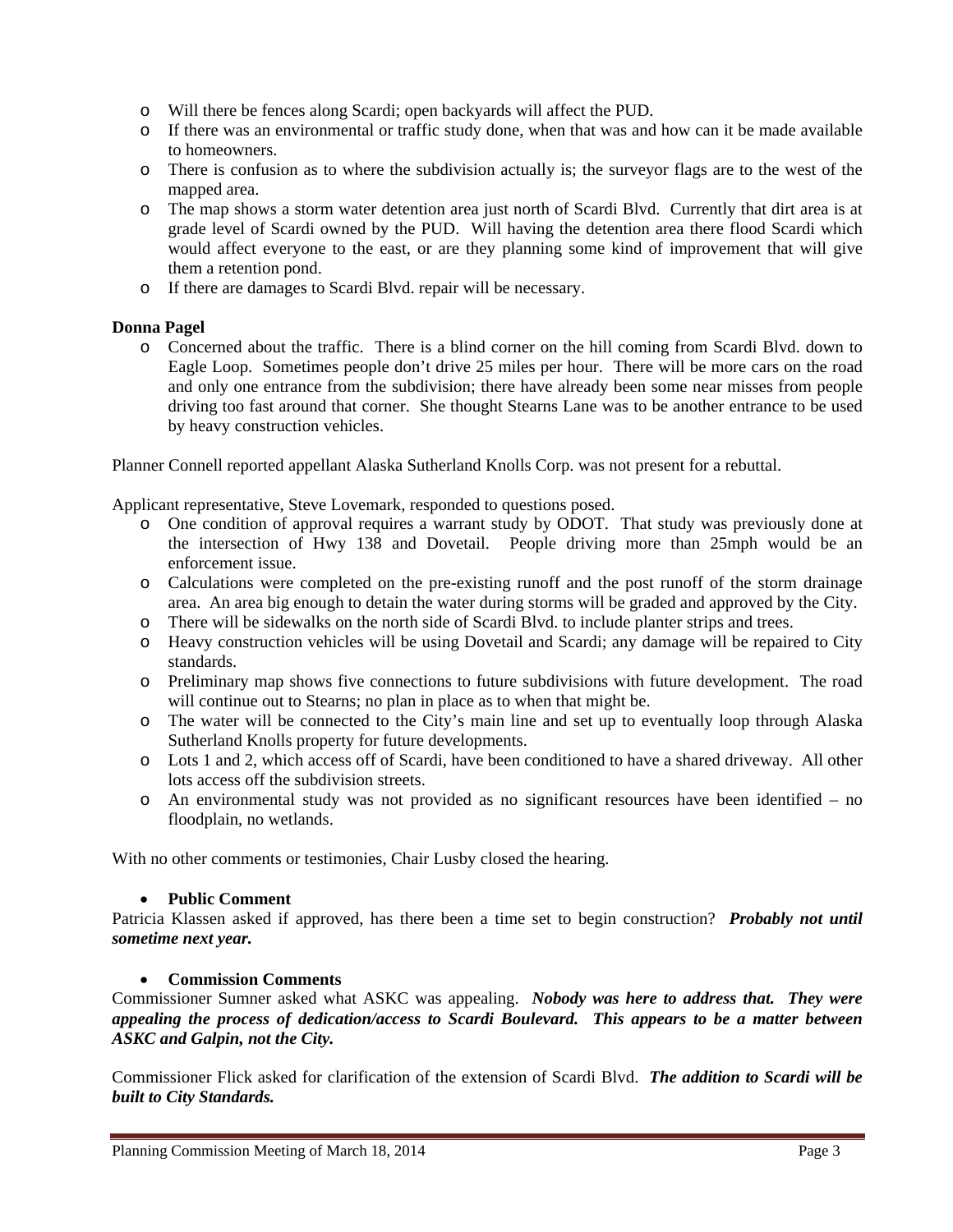Based on the testimony Planner Connell asked the Planning Commission if they might like to consider adding two conditions:

- 1. Add new condition #30 Provide 48 hour notice to affected residents prior to any disruption of utility services due to construction.
- 2. Add new condition #31 Additional landscaping/screening to be provided in the storm water detention area adjoining Scardi Blvd.

**MOTION** made by Commissioner Egbert to uphold the decision of the Community Development Director in the matter of File No. SUB-13-02 Fairway Ridge Tentative Subdivision Plan adding the following conditions:

#30 – The developer shall notify all affected residents in the area at least 48 hours in advance of any interruption in utilities due to construction activities.

#31 – The developer shall provide additional landscape screening materials and improvement in the storm water detention area adjoining Scardi Blvd.

Second by Commissioner Sarnoski.

In favor: Commissioners Meier, Sarnoski, Flick, Sumner, Egbert and Chair Lusby

Opposed: None

Motion carried unanimously.

#### **Community Development Director's Report**

#### Property and Parks Activity

- Boundary Line Adjustment between Lusk/Luzier; Lusk selling portion of property to Luzier; no development planned at this time.
- Permits issued for a new garage and one remodel.
- Video store converted to an ice cream shop.
- Two new memorial benches placed:
	- Central Park memory of Don Moore<br>■ Fire Station memory of Scott Seekins
	- Fire Station memory of Scott Seekins
- Landscaping at Everett Street trailhead to the Red Rock Trail.
- Tree planting in front of City Hall.

#### City Project Activity

- Fourth Avenue paving between Willamette and Umpqua will be completed in the next few weeks.
- Wastewater Facilities Plan has been approved by DEQ. The next step is to secure funding for upgrades to treatment plant.
- The City seeking purchase of Ford's Pond which would be used to store effluent water and likely serve as a park/reserve area.
- Two public forums have been scheduled to provide information regarding the upgrade to the wastewater treatment and purchase of Ford's Pond: April  $8<sup>th</sup> 1:00 - 3:00$  and  $6:00 - 8:00$ pm.

#### Announcements

- Sutherlin Municipal Code requires the Planning Commission to meet once a month.
- The Budget Committee has scheduled a meeting on May  $20<sup>th</sup>$  which means Planning Commission will need to reschedule to another date. Commission agreed to hold their May meeting on Tuesday, May  $13<sup>th</sup>$ .
- Planning Commissioner, Rita Jost, has submitted her resignation and will no longer be attending. City Council will be considering appointment to fill the vacant position.

#### **Adjournment**

With no further business the meeting was adjourned at 8:16 pm.